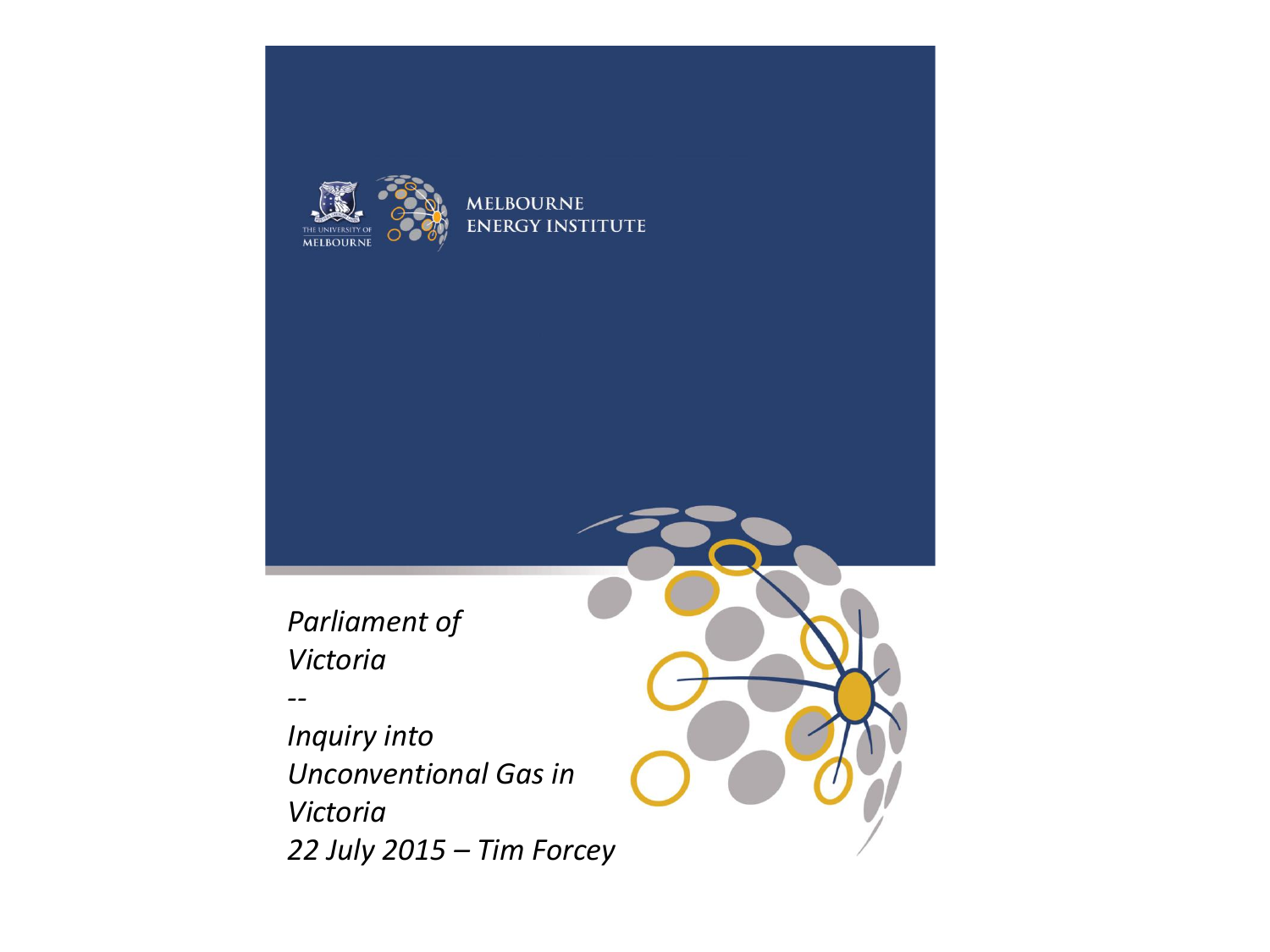### 10 points:

- 1) Gas used in eastern Australia peaked in 2012. (Excludes gas exports LNG.)
- 2) Gas demand is declining and will continue to decline across all sectors in eastern Australia. electricity generation industry / manufacturing buildings (homes and commercial)
- 3) In forecasts, AEMO has not yet factored in gas-to-electric fuel-switching in homes & businesses.
- 4) Some people can save hundreds of dollars per year by heating their homes with their electric reverse cycle air conditioner instead of gas.
- 5) Reverse cycle air con, hot water heat pump, and induction cooktop lead to the "all-electric" Victorian home.
- 6) No economic need to connect gas to new Australian homes and suburbs.
- 7) As consumers (economically) disconnect from the gas grid, those that remain must pay the cost. This leads to the gas grid "death spiral".
- 8) We can "explore for gas... savings" in Victorian's attics and lounge rooms, and improve home health outcomes.
- 9) As gas demand declines, remaining gas reserves stretch out for an additional decade. So a potential 2030 concern becomes a 2040 concern.
- 10) Victorians need an Integrated Resource Plan (IRP) that considers gas-supply AND gas-demand management.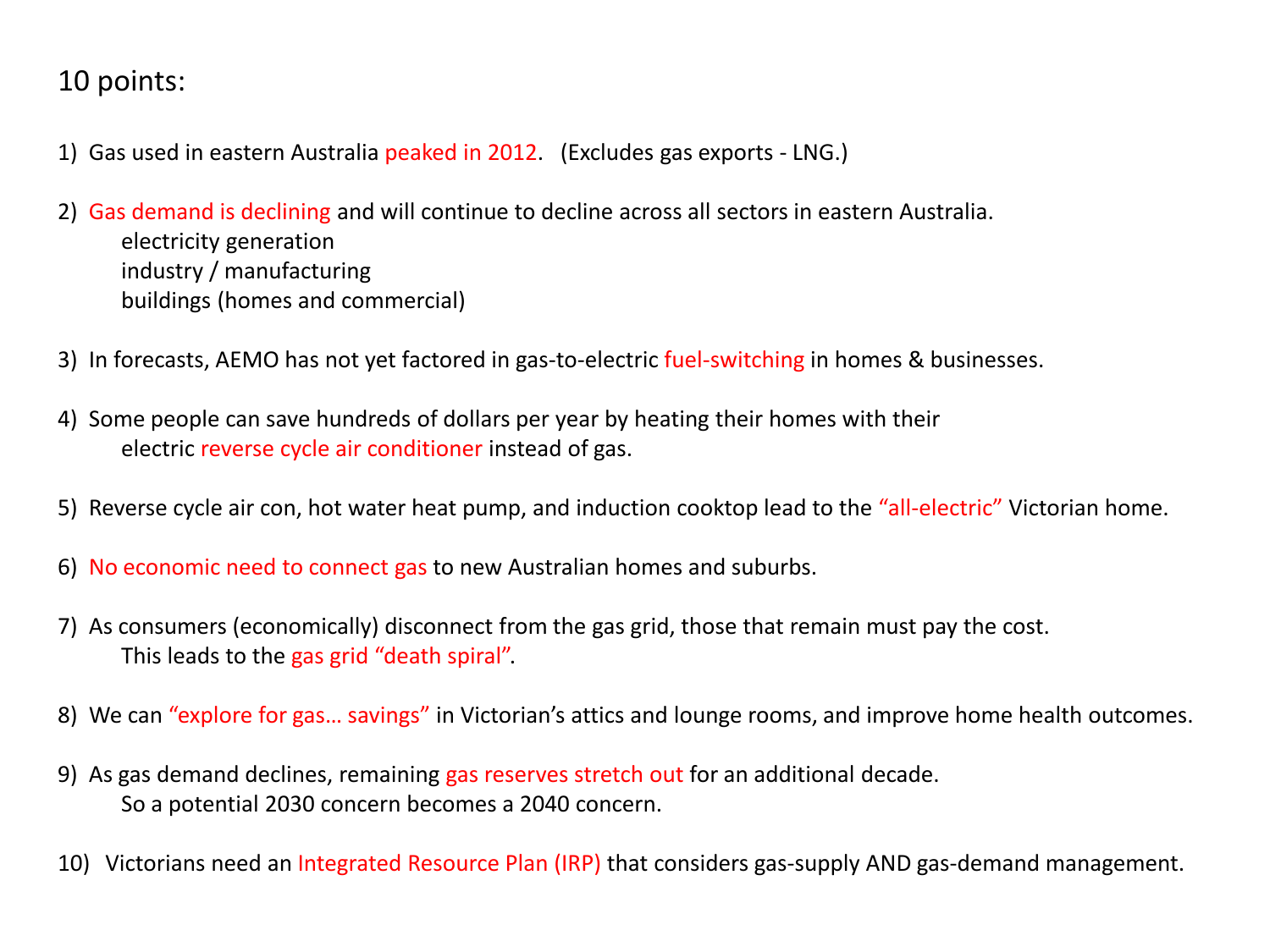





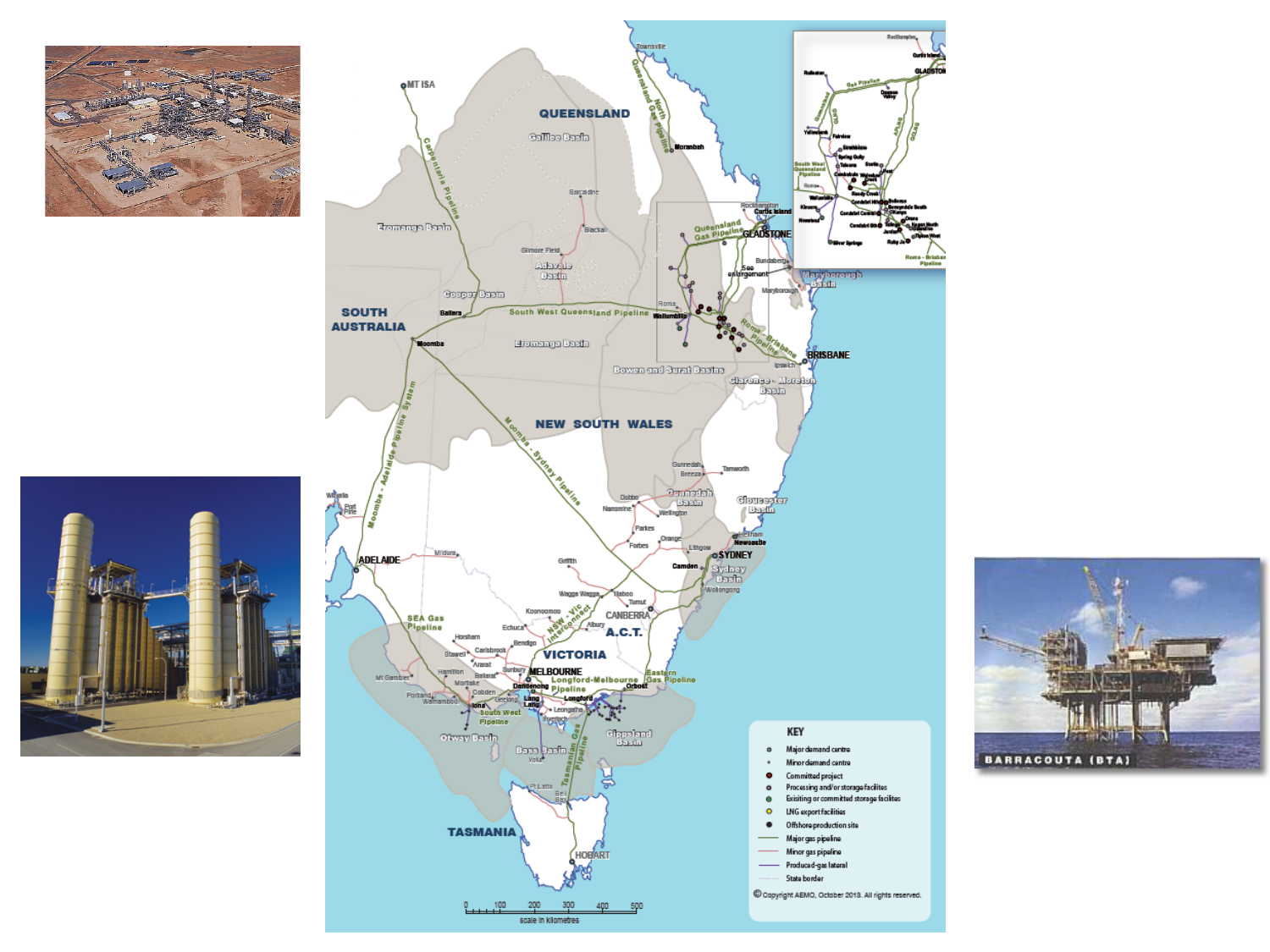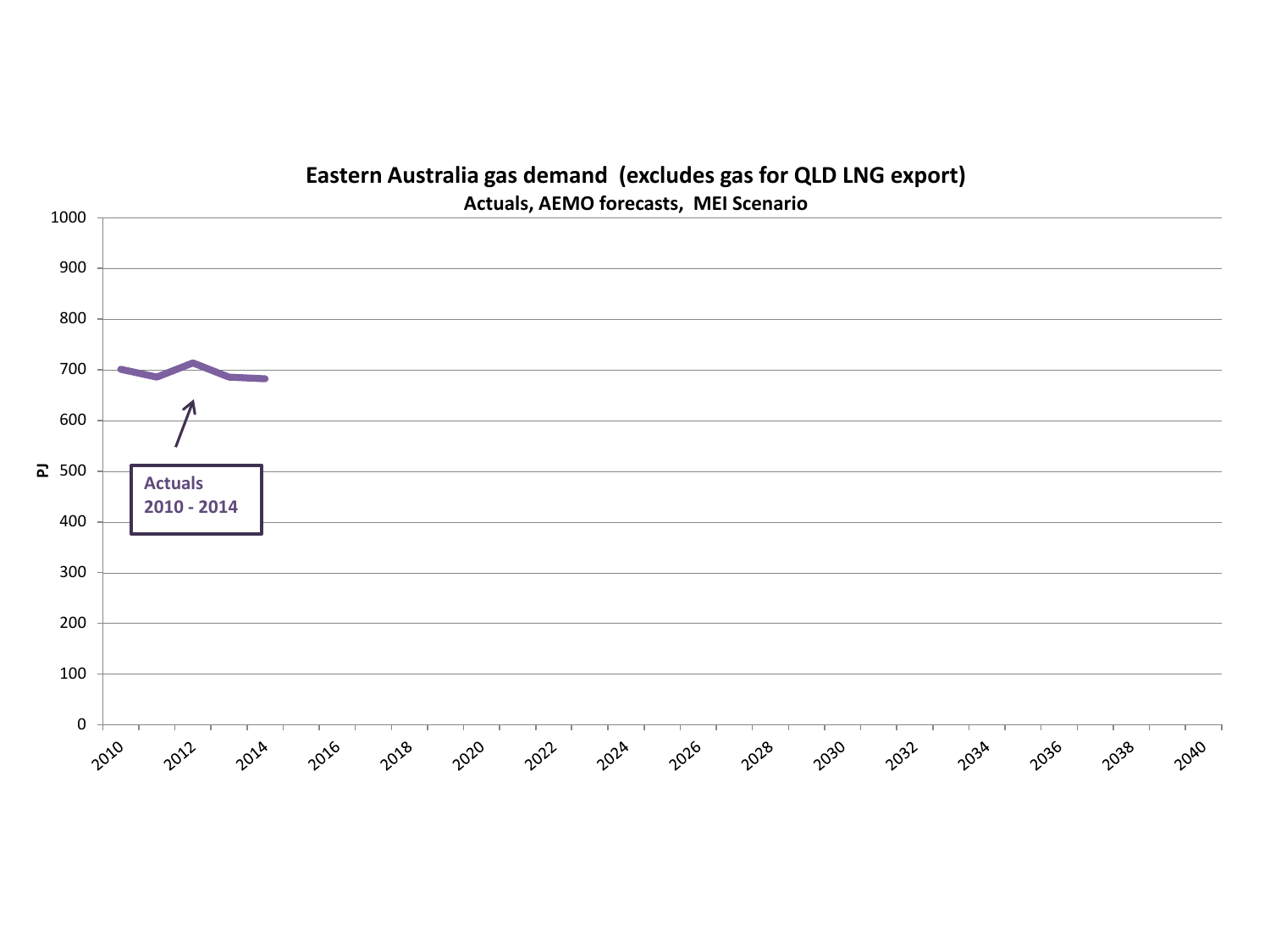

#### **Eastern Australia gas demand (excludes gas for QLD LNG export)**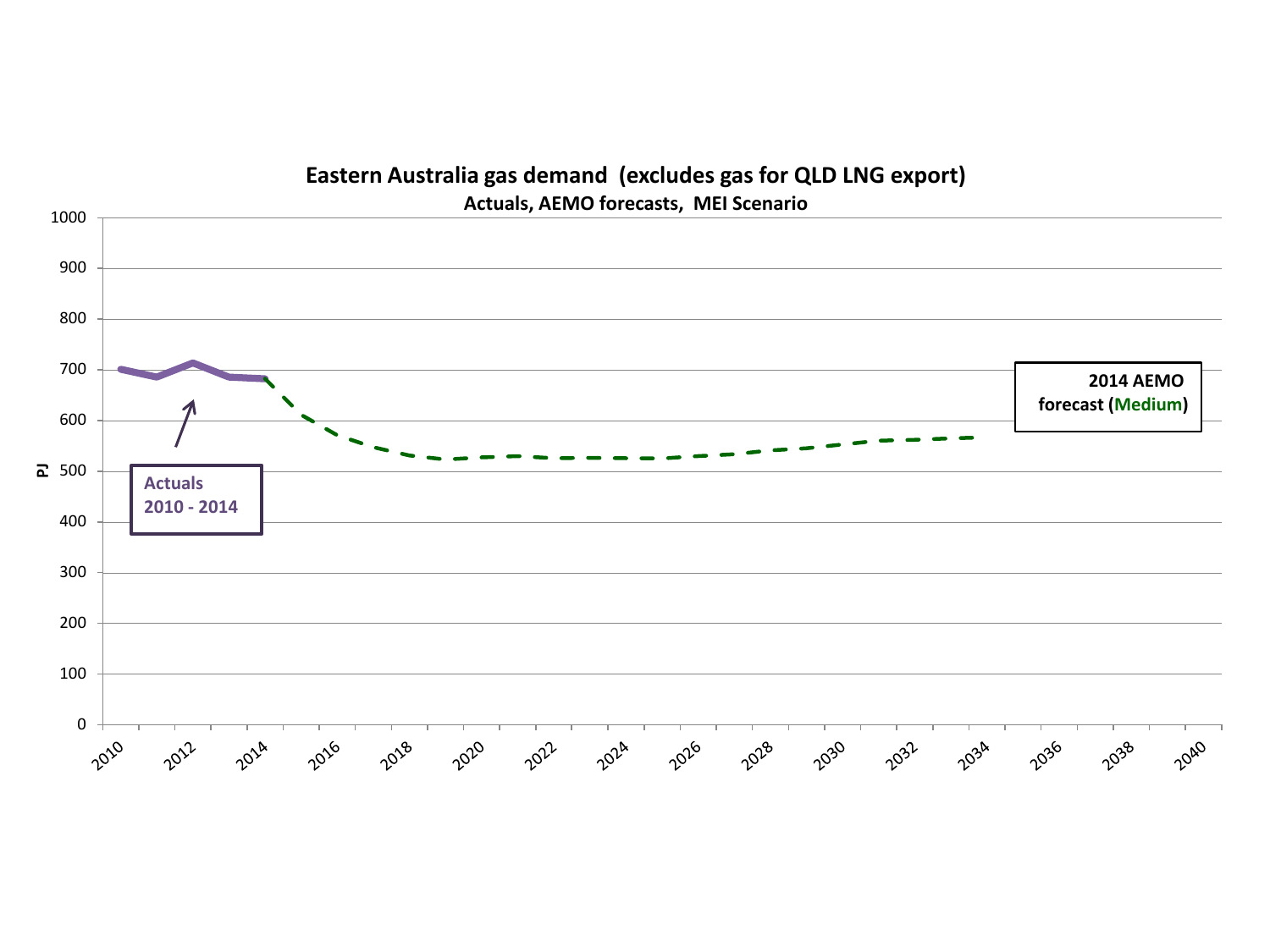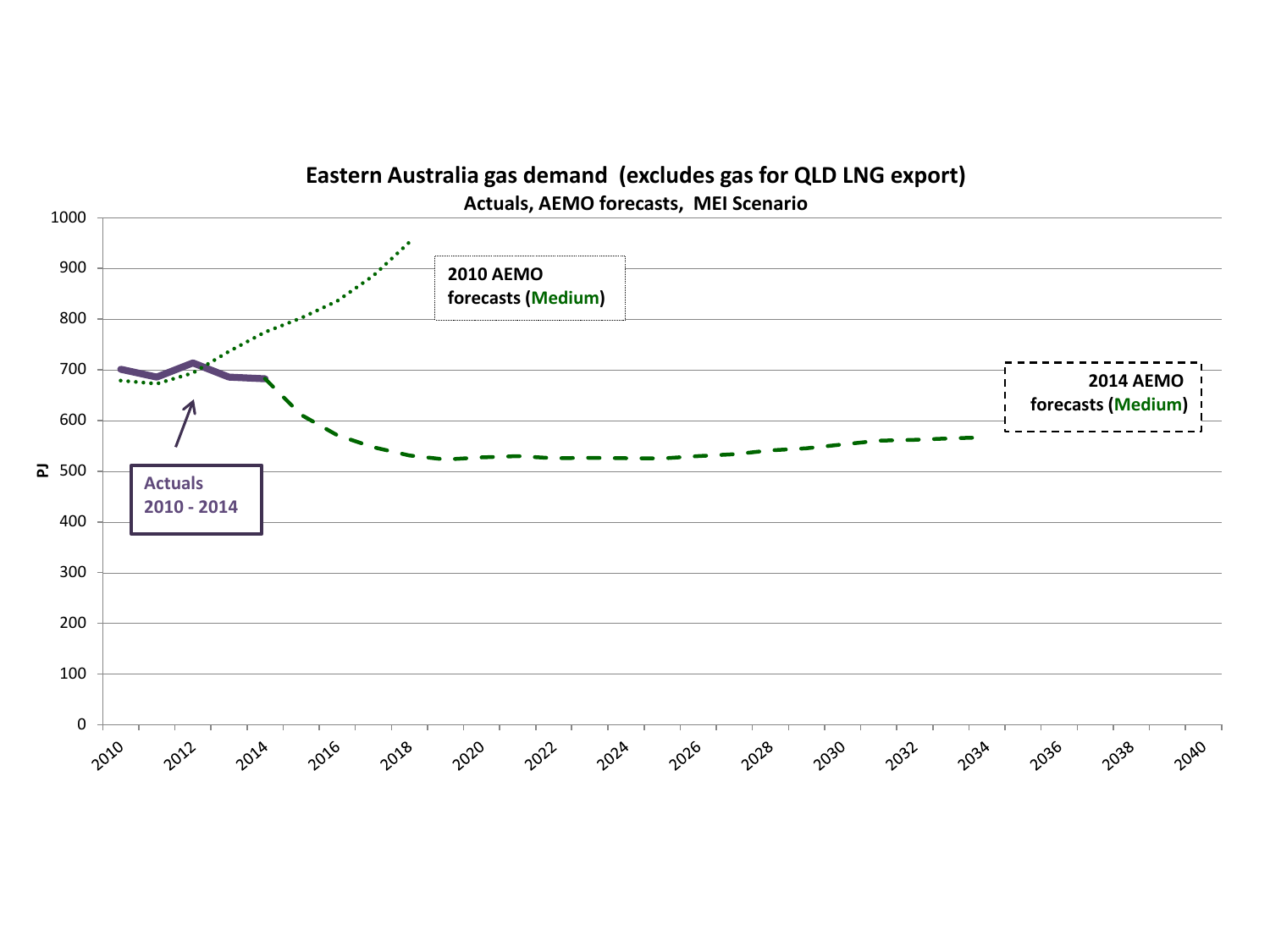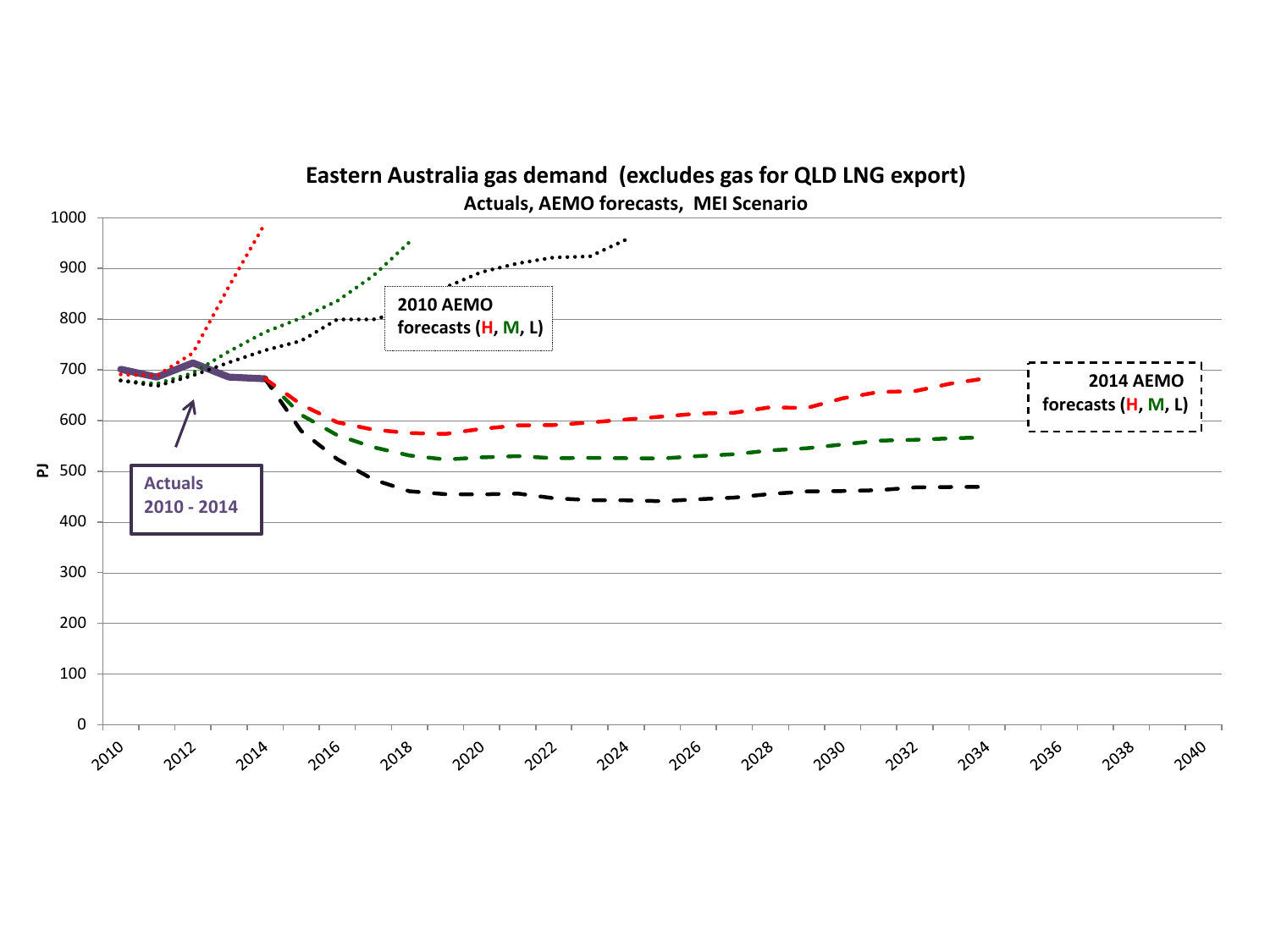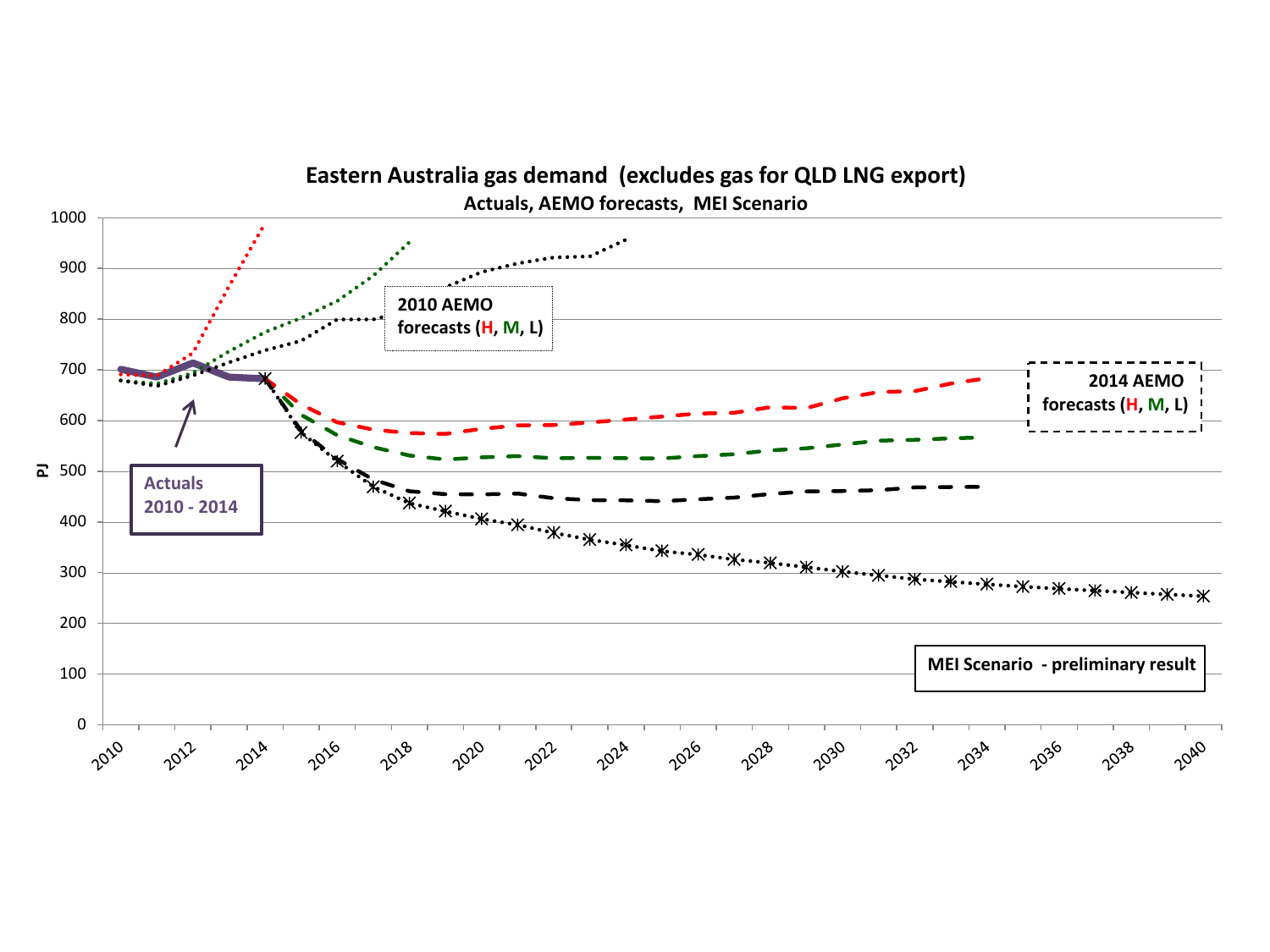## Reverse cycle air conditioner – in heating mode, producing temperatures of up to 50 deg C.



1 part of electricity produces 6 parts of space heating.





5 parts of renewable energy go in here.

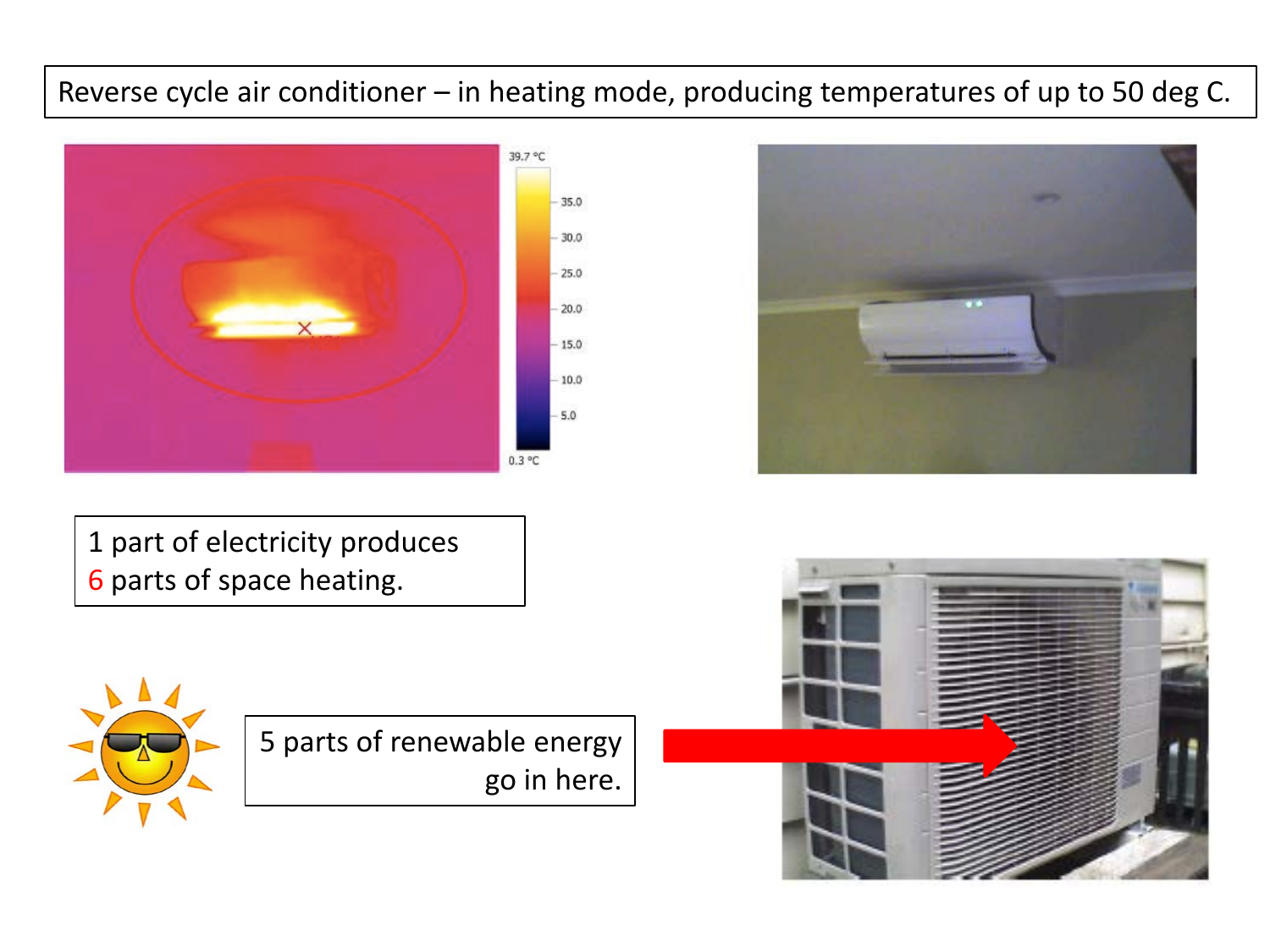Heat pump hot water heater: 1 part of electricity produces 4.5 parts of hot water.



Induction cooktop: More efficient than gas, and just as controllable.



Your pot becomes the heating element. Minimal energy wasted.

3.5 parts of renewable energy go in here.

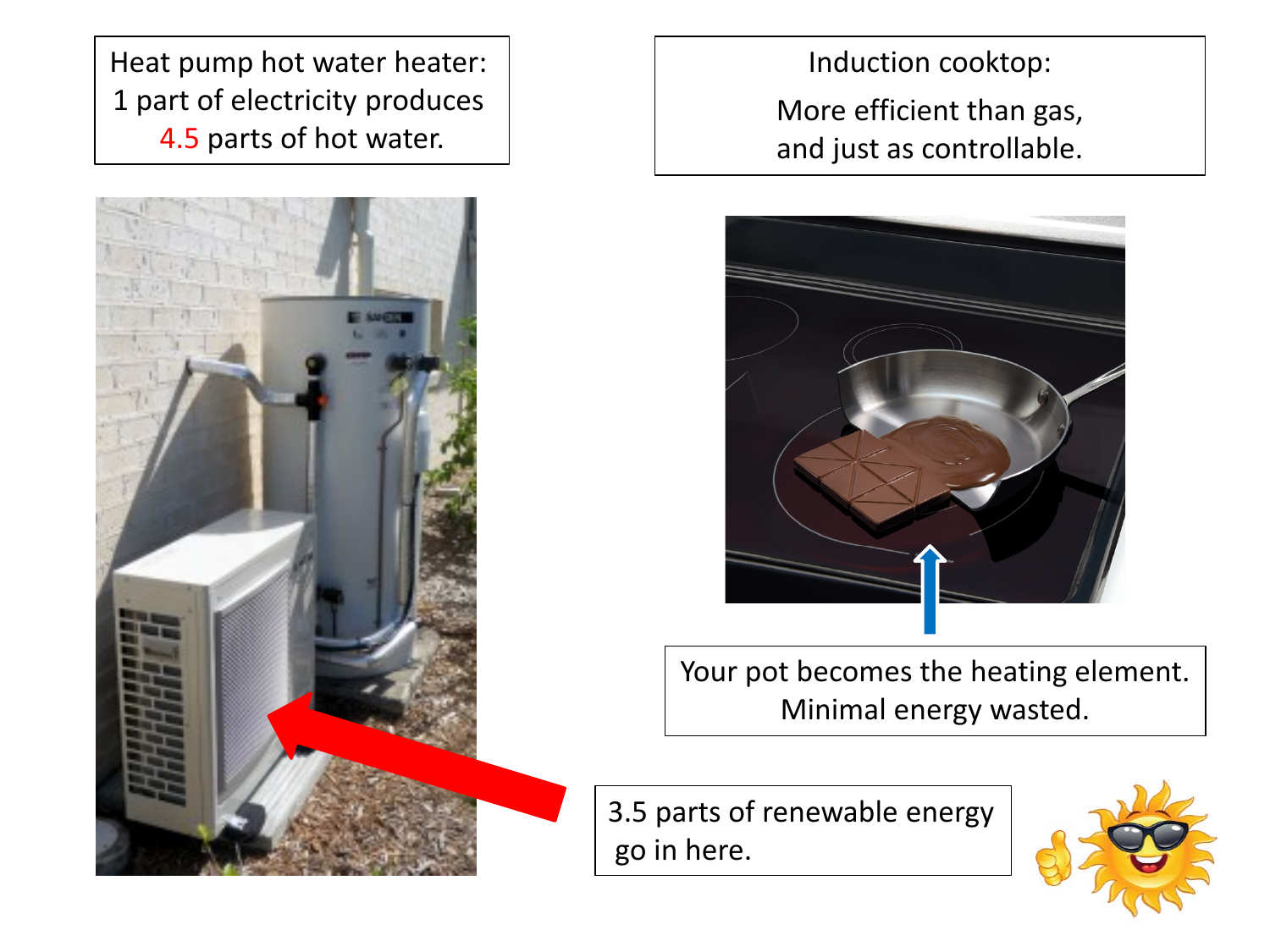

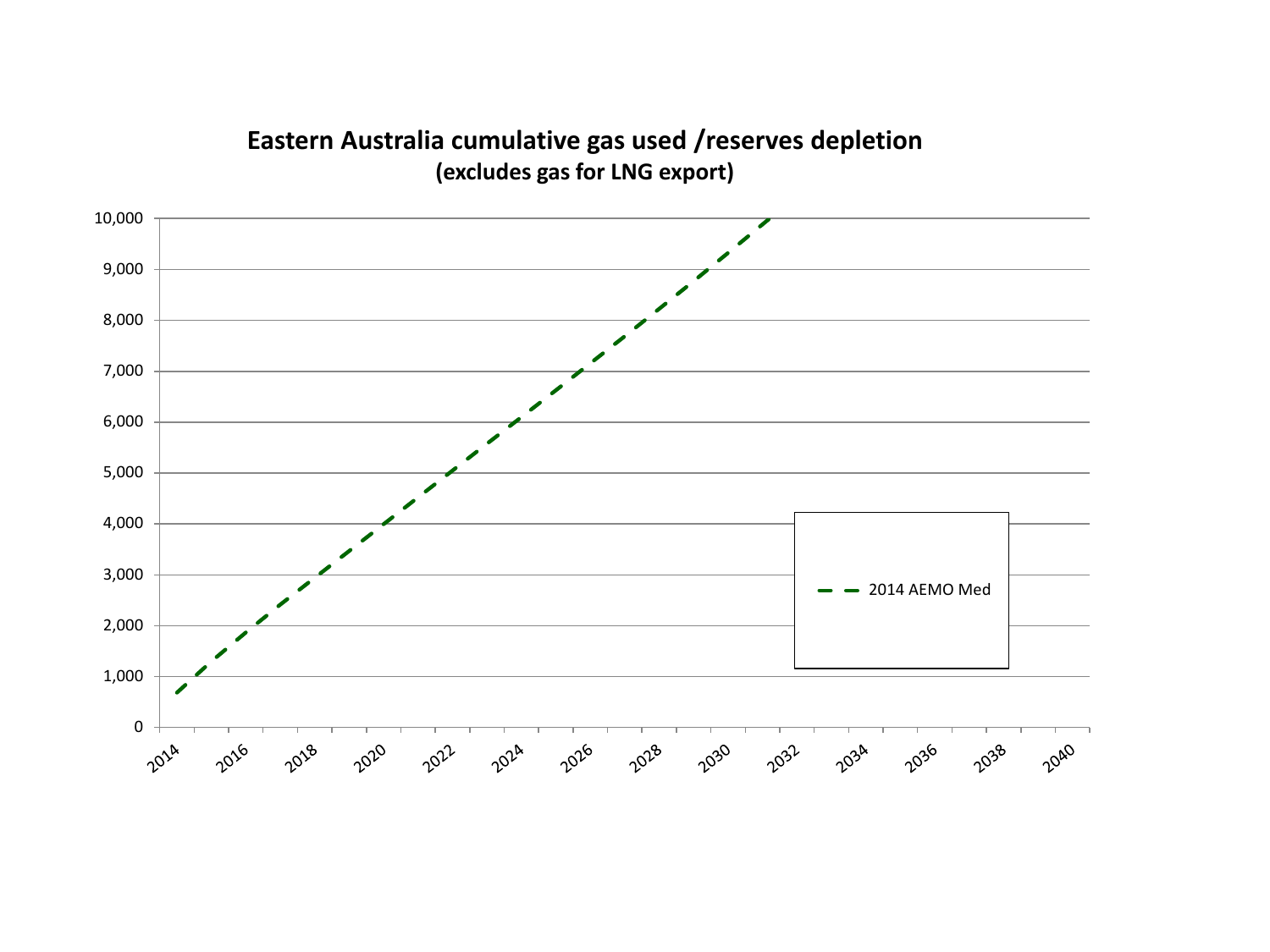

#### **Eastern Australia cumulative gas used /reserves depletion (excludes gas for LNG export)**